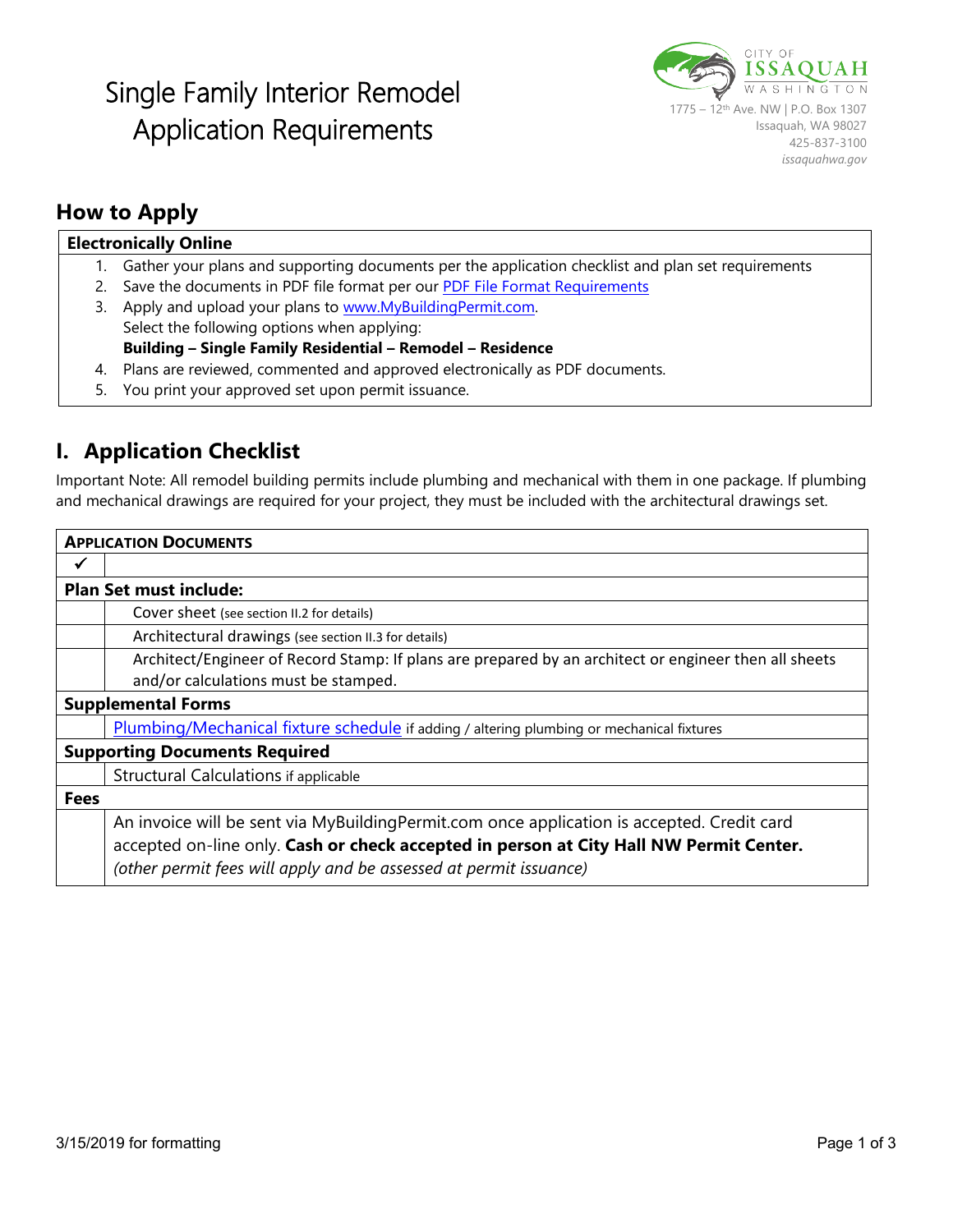

## **II. Plans and Drawings**

Note: Minimum size is 18" x 24", preferred size of plans is 24" x 36" or 30" x 42". Unless the site size dictates a different scale, site drawings are to be in an engineer's scale and should be at a scale of

 $1'' = 10'$  or  $1'' = 20'$  (or  $1'' = 30'$ , if applicable). Architectural floor plans are preferred to be  $1/8'' = 1'$  or  $1/4'' = 1''$  scale.

## **1. Format**

All drawings submitted shall conform to the following requirements:

- a. **Sheet size**: 18"x24" or 24"x36" or 30"x42"
- b. **Title Block**: Locate on right hand margin and provide:
	- Project name
	- Drawing title and drawing number
	- Revision block
	- Project address
	- Name and address of firm or contact responsible for the drawing
- c. **Scale**:
	- Unless site size dictates a different scale, site (civil) drawings: 1'=10'
	- Architectural plans: 1/4"=1'-0" unless impractical
- d. **Details**: All construction details **must** be referenced and included in the full size plan set. Do not submit details in a separate document packet.
- e. Show **North Arrow**: All drawings must include a north arrow.

## **2. Cover Sheet**

- a. Address and parcel number of project.
- b. Owner's contact information
- c. Preparer's contact information
- d. Sheet Index
- e. Fire sprinkler and alarm information. (Yes / No and type)
- f. Construction codes used for design

## **3. Architectural Drawings**

- a. Provide a drawing of the entire floor plan of where the improvement is located
	- Include the scale of plans drawings.
- b. Scaled floor plan of the new or remodeled area showing:
	- All rooms and spaces (identify), corridors and exits, door & window locations and sizes, plumbing fixtures and mechanical equipment. Clearly identify any structural elements to be removed or altered.
	- Details showing wall and ceiling construction.

## **4. Plumbing / Mechanical**

A fixture schedule showing the number, types and locations of all fixtures